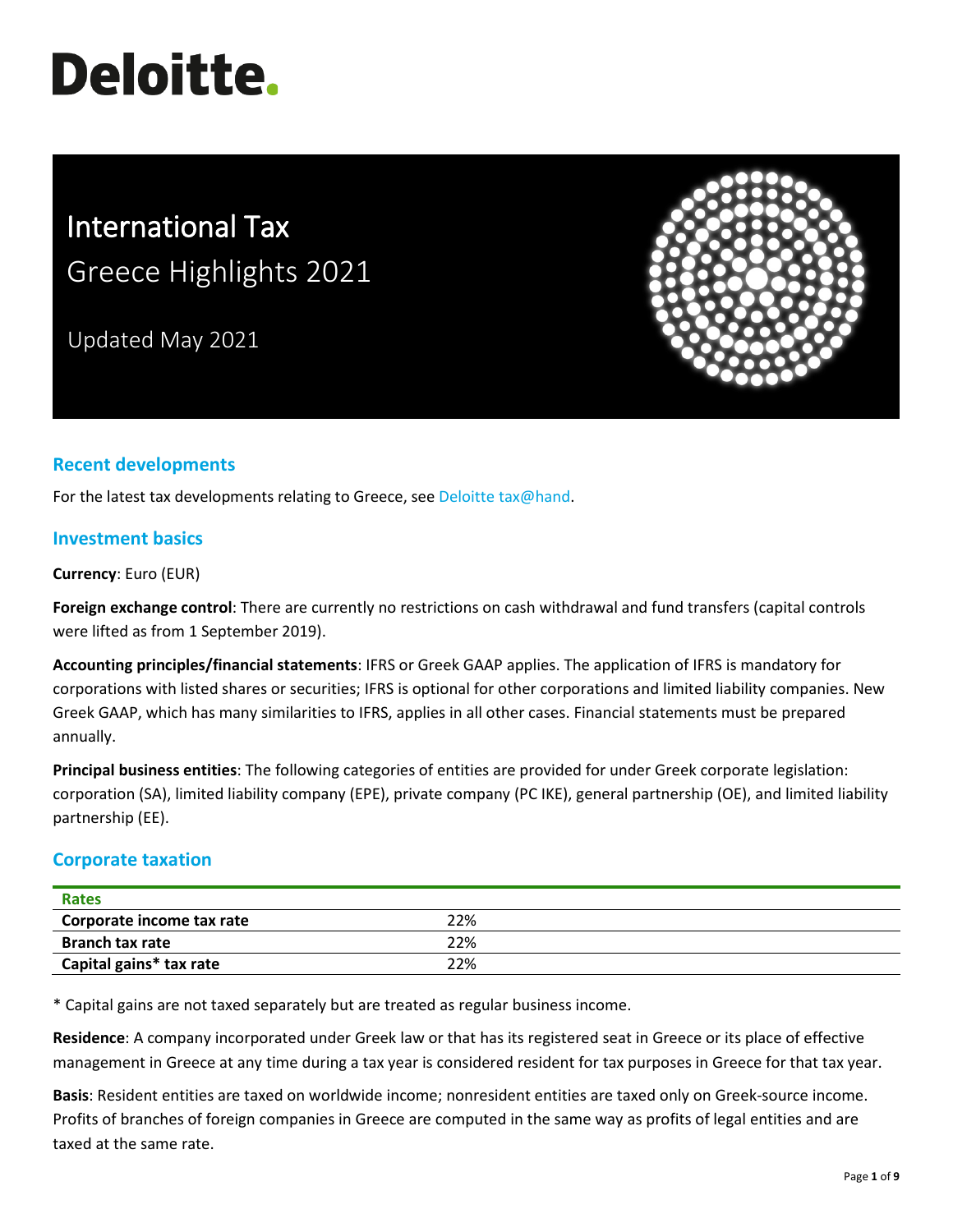**Taxable income**: Corporate tax is imposed on a company's total annual profits before the distribution of dividends, fees paid to directors out of profits, etc. Normal business expenses are deductible for tax purposes, provided they are not included on a list of nondeductible expenses, are incurred for the benefit of the entity, reflect real transactions that are recorded in the books in the year incurred, and are supported by the necessary tax records and sufficient documentation.

**Rate**: The corporate income tax rate is reduced to 22% (from 24%) for income earned as from tax year 2021; this rate generally applies to all forms of legal entities in Greece (except in exceptional circumstances, e.g., agricultural cooperatives, etc.). However, Greek credit institutions and Greek branches of nonresident credit institutions remain subject to a 29% tax rate if they are subject to the special "deferred tax asset" recognition provision for all relevant fiscal years.

**Surtax**: There is no surtax.

**Alternative minimum tax**: There is no alternative minimum tax.

**Taxation of dividends**: Dividends received from (domestic or EU-resident) subsidiaries qualifying for the participation exemption (i.e., where a 10% minimum participation is held for an uninterrupted period of at least 24 months, etc.) are exempt from corporate tax (see "Participation exemption," below). Dividends received from non-qualifying participations are taxable as normal business income at the prevailing corporate income tax rate (22% for income earned as from tax year 2021), with certain credits available for taxes already paid.

**Capital gains**: Capital gains derived by corporations are, in principle, taxed as ordinary business profits at the prevailing corporate income tax rate (22% for income earned as from tax year 2021). An exemption is available for capital gains derived from the transfer of shares, if certain requirements are met (see below under "Participation exemption").

**Losses**: Tax losses may be carried forward for five consecutive tax years, to be set off against the taxable profits of those five tax years. Tax losses carried forward may be forfeited where there is a change in ownership of more than 33%, if the entity also changes its business activity within the same and/or the following fiscal year, and the new business activity represents more than 50% of the annual turnover compared to the fiscal year before the change in ownership took place. The carryback of losses is not permitted.

In principle, losses arising abroad from the business activities of a foreign permanent establishment (PE) may not be utilized in the calculation of the company's taxable profits (of the same fiscal year) or be set off against future profits, except in the case of losses arising from business activities of a PE in an EU or European Economic Area (EEA) country with which Greece has entered into a tax treaty providing that the business profits of the PE are not exempt in Greece.

**Foreign tax relief**: An ordinary foreign tax credit is available for income tax paid abroad, up to the amount of tax that would be payable for the relevant income in Greece (see also "Participation exemption," below).

**Participation exemption**: Capital gains derived from the disposal of qualified participations in domestic or EU-tax resident subsidiaries may be exempt from corporate tax if, among other requirements, a 10% minimum participation is held for an uninterrupted period of at least 24 months. In principle, losses related to the participation will not be tax deductible. However, losses deriving from qualifying participations, as defined above, and appraised through 31 December 2019 may be tax deductible under certain conditions. The participation exemption regime on capital gains applies for disposals that have taken place as from 1 July 2020.

Dividends received from domestic or EU-resident subsidiaries qualifying for the participation exemption (i.e., where a 10% minimum participation is held for an uninterrupted period of at least 24 months, etc.) are exempt from corporate tax. If the participation does not meet the requirements for exemption, a foreign tax credit is granted for the amount of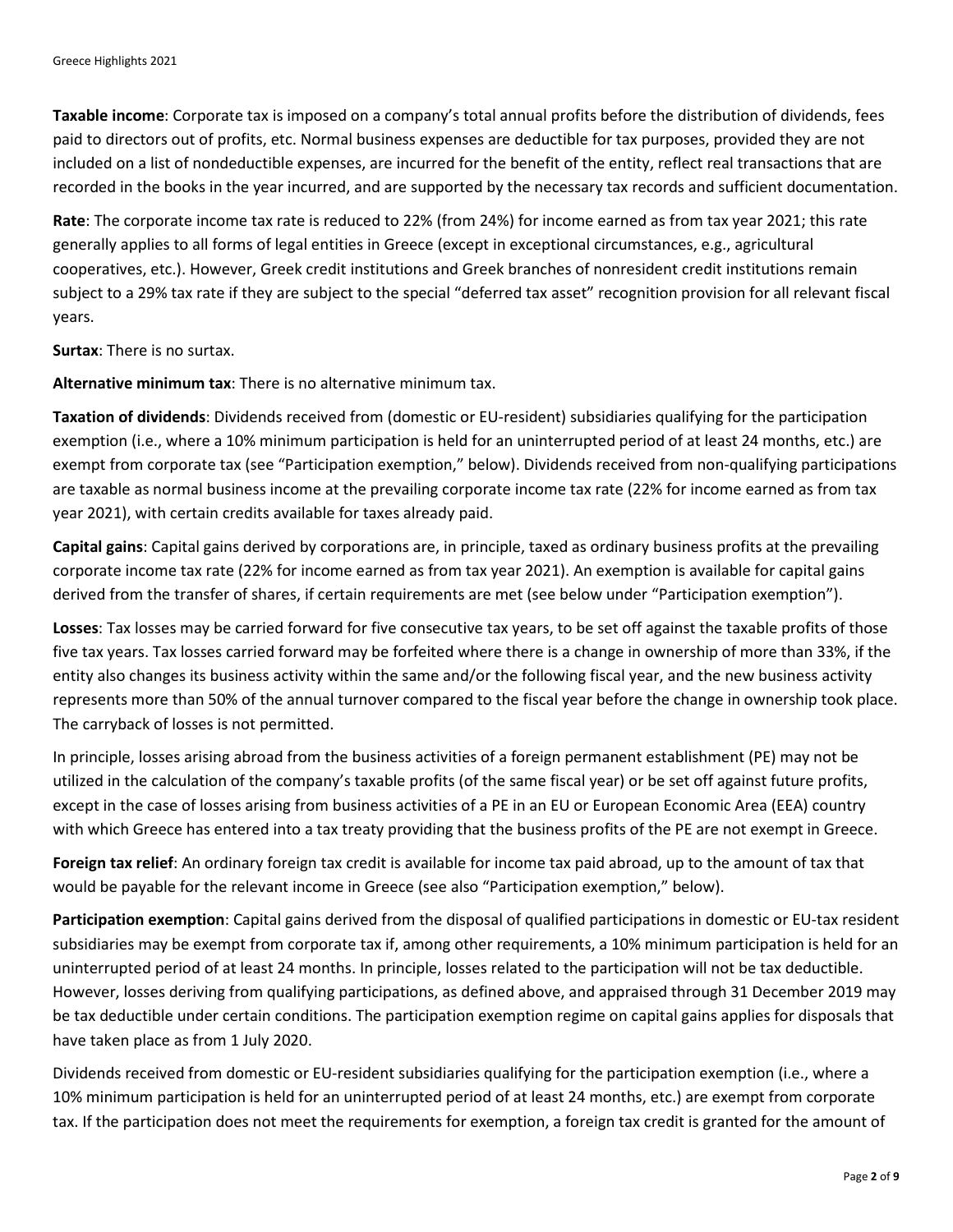the underlying corporate income tax to the extent it relates to the dividends. The participation exemption does not apply to non-Greek and non-EU-source dividends. The exemption may be claimed from the beginning of the holding period provided the recipient company obtains a letter of guarantee for the amount of tax that otherwise would have been payable on the dividend income without the exemption.

The participation exemption provisions state that expenses relating to exempt income are not tax deductible.

Additionally, Greece has enacted the targeted anti-avoidance rule under the amended EU parent-subsidiary directive. Under this rule, the exemption from dividend withholding tax may not apply in the case of a non-genuine arrangement (or series of arrangements) that lacks economic and business substance, when its main purpose or one of its main purposes is the pursuit of a tax benefit. The participation exemption also does not apply to the extent a hybrid mismatch situation is identified.

**Holding company regime**: Greece does not have a holding company regime.

**Incentives**: Certain investments qualify for subsidies. A super deduction applies for certain R&D expenses, and tax deferral is available on income from the exploitation of qualifying patents. In addition, a super deduction of 130% applies to certain categories of qualifying expenses for fiscal years starting on 1 January 2020. Further, businesses may benefit from a super deduction of 200% for advertising expenses incurred in fiscal year 2020, while a deduction of 160% applies to advertising expenses incurred in fiscal year 2021, subject to certain conditions. Special favorable provisions (5% final tax) also apply for the distribution or capitalization of certain tax-free reserves.

#### **Compliance for corporations**

**Tax year**: The accounting year ends on 31 December or 30 June. Subsidiaries of foreign groups may use other year-end dates.

**Consolidated returns**: Group taxation is not available; each company must file a separate return.

**Filing and payment**: Greece operates a self-assessment regime. Corporate entities must file a tax return within six months of the tax year end. Advance payments of corporate income tax of 80% of the tax due (reduced from 100%) are required in respect of advance tax liabilities arising from the filing of annual corporate income tax returns for fiscal year 2021 or later. For fiscal year 2020 annual corporate income tax returns (to be filed by the end of August 2021), the advance tax liability must be calculated at the reduced rate of 70%.

**Penalties**: Penalties apply for late filing, inaccurate filing of returns, or failure to file a return.

**Rulings**: Binding rulings are not available, but a taxpayer can submit a question to the Ministry of Finance for the administration's nonbinding view on the issue.

#### **Individual taxation**

| <b>Rates</b>                     |                       |      |  |
|----------------------------------|-----------------------|------|--|
| Individual income tax rate       | <b>Taxable income</b> | Rate |  |
| (Business and employment income) | Up to EUR 10,000      | 9%   |  |
|                                  | EUR 10,001-20,000     | 22%  |  |
|                                  | EUR 20,001-30,000     | 28%  |  |
|                                  | EUR 30,001-40,000     | 36%  |  |
|                                  | Over EUR 40,000       | 44%  |  |
| Capital gains tax rate           |                       | 15%  |  |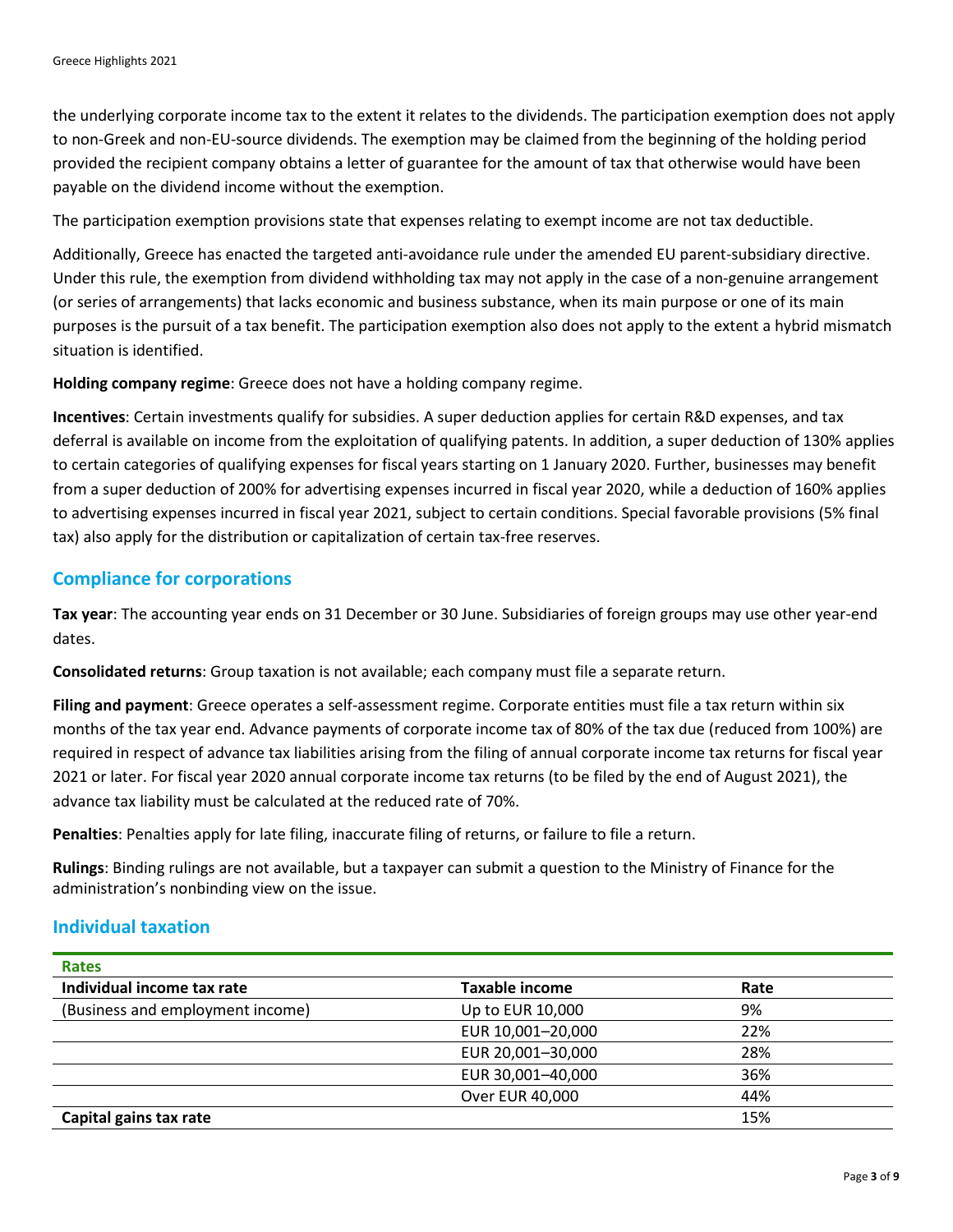See below under "Other" for the special solidarity contribution.

**Residence**: Individuals are resident in Greece if they are present in Greece for more than 183 days within any 12-month period. Individuals are treated as Greek tax resident for the calendar year during which that 12-month period ends. Exceptions apply to individuals who visit Greece exclusively for tourism, medical, therapeutic, or similar personal purposes. Individuals also are considered resident in Greece if their center of vital interests is in Greece.

**Basis**: Resident individuals are taxed on their worldwide income. Nonresidents are taxed only on Greek-source income.

**Taxable income**: Taxable income includes employment income, business income, income from capital (dividends, interest, royalties, and rental income), and capital gains from the alienation of real estate and securities. Each category of income is taxed separately.

**Rates**: Business income and employment income are taxed at progressive rates ranging from 9% to 44% (the lowest rate applies on income not exceeding EUR 10,000, while the highest rate applies on income exceeding EUR 40,000).

Dividends are taxed at a rate of 5% (for dividends received as from 1 January 2020), interest at a rate of 15%, and royalties at 20%. Rental income is taxed at progressive rates ranging from 15% to 45% (the lowest rate applies to rental income not exceeding EUR 12,000, while the highest rate applies to income exceeding EUR 35,000).

**Capital gains**: Capital gains tax at a rate of 15% applies to gains arising from the sale of securities (listed and unlisted) and derivatives. Capital gains tax on the sale of real estate has been suspended until 31 December 2022.

**Deductions and allowances**: Individuals may qualify for a specific tax reduction on employment income (with the amount depending on the total taxable income and the number of children).

Taxpayers are required to use a certain minimum amount of their income (pursuant to a progressive scale) to purchase goods or services (in Greece or in the EU/EEA) using an electronic means of payment (e.g., debit or credit card, etc.). Certain taxpayers are excluded from this obligation (e.g., elderly or disabled taxpayers). If a taxpayer fails to make the minimum payment, the income tax assessment will be increased by 22% of the difference between the minimum required payment and the actual payment.

**Foreign tax relief**: An ordinary foreign tax credit is available for income tax paid abroad, up to the amount of tax that would be payable for the relevant income in Greece.

**Other**: A special solidarity contribution is imposed on the total amount of income earned by individuals on an annual basis at progressive rates ranging from 2.20% to 10% (the lowest rate applies to income exceeding EUR 12,000, while the highest rate applies to income exceeding EUR 220,000—income below EUR 12,000 is exempt). The special solidarity contribution is abolished for certain categories of income for fiscal years 2020, 2021, and 2022. For fiscal year 2020, the special solidarity contribution is abolished for income from business activity, capital, and capital gains (excluding employment income and pensions). For fiscal year 2021, the special solidarity contribution is abolished for all income categories, except for public sector employment income and pensions. For fiscal year 2022, it will be abolished only for private sector employment income and thus re-imposed on all other categories of income.

# **Compliance for individuals**

**Tax year**: The tax year is the calendar year.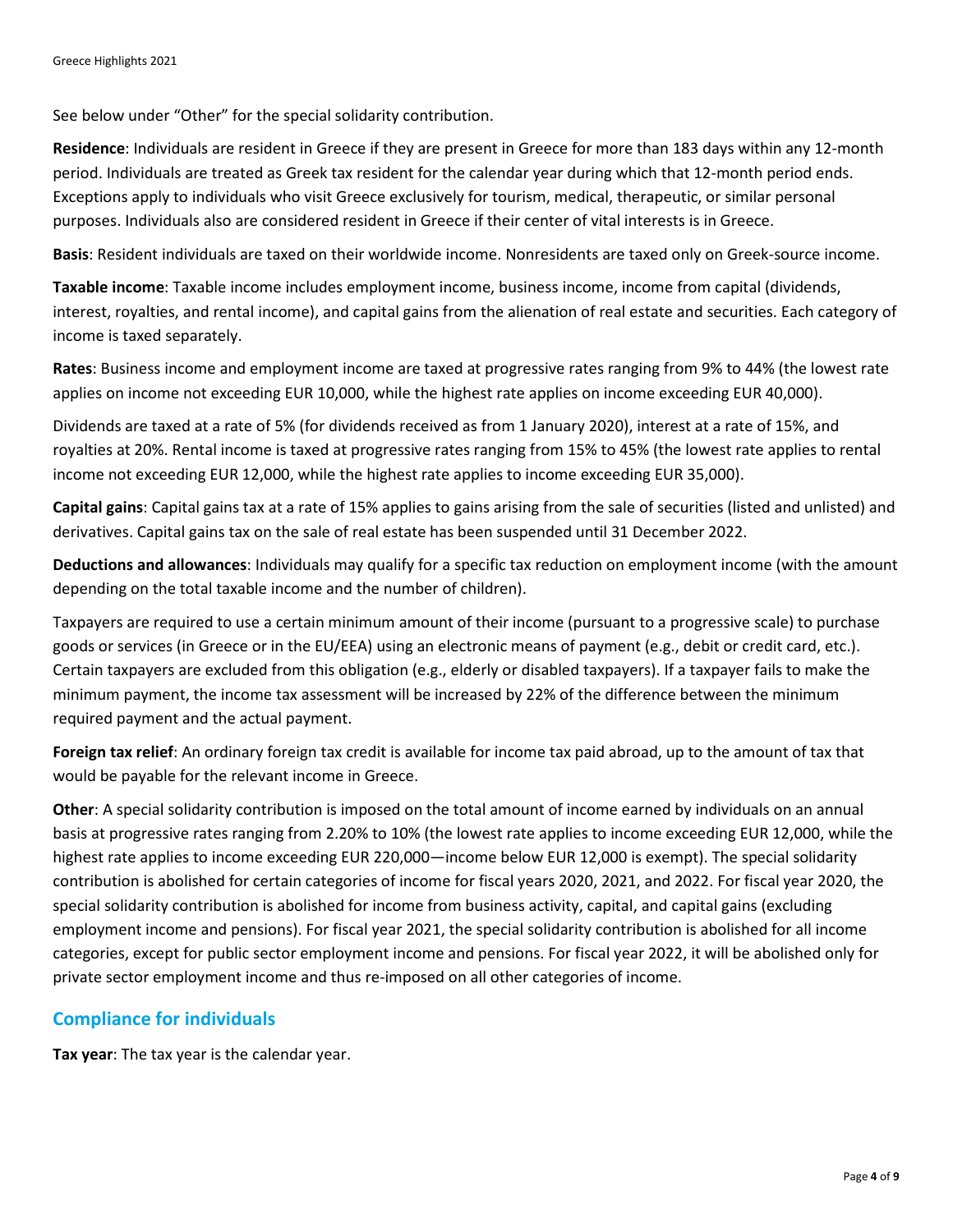**Filing status**: In principle, married persons file a joint return, but each spouse's share of income is taxed separately. However, separate income tax returns can be filed if at least one of the spouses makes an irrevocable application by 28 February of the year of filling. This option is binding on the other spouse for the tax year concerned.

**Filing and payment**: Individuals must file a tax return by 30 June of the year following the relevant calendar year. Income tax is paid in three equal bimonthly installments, with the first installment due by the last business day of July and the others by the last business day of September and November. The payment of 2020 individual income tax liabilities can be paid in eight equal monthly installments, with the first two installments due by the last business day of August 2021 and one of the remaining six installments due by the last business day of each of the six following months.

**Penalties**: Penalties and interest apply for late filing, failure to file, or inaccurate filing of a return.

**Rulings**: Binding rulings are not available, but a taxpayer can submit a question to the Ministry of Finance for the administration's nonbinding view on the issue.

#### **Withholding tax**

| <b>Rates</b>                       |         |                  |         |                     |  |
|------------------------------------|---------|------------------|---------|---------------------|--|
| Type of payment                    |         | <b>Residents</b> |         | <b>Nonresidents</b> |  |
|                                    | Company | Individual       | Company | Individual          |  |
| <b>Dividends</b>                   | 5%      | 5%               | 5%      | 5%                  |  |
| <b>Interest</b>                    | 15%     | 15%              | 15%     | 15%                 |  |
| <b>Royalties</b>                   | 0%      | 20%              | 20%     | 20%                 |  |
| <b>Fees for technical services</b> | 0%      | 20%              | 0%/20%  | 20%                 |  |

**Dividends**: Dividends paid to nonresidents are subject to a 5% dividend withholding tax (reduced from 10%) for dividends received on or after 1 January 2020, unless the rate is reduced under an applicable tax treaty. No withholding tax applies on distributions to corporations if the requirements under the EU parent-subsidiary directive are met (i.e., broadly, a 10% minimum shareholding for an uninterrupted period of at least 24 months), subject to the provisions of the anti-abuse rule (see "Participation exemption," above). The same requirements for an exemption apply to dividend distributions between domestic companies. A 5% withholding tax rate applies to dividends paid to resident individuals. No withholding tax is imposed on distributions of partnerships that maintain simplified accounting books.

**Interest**: The withholding tax rate on interest payments to residents and nonresidents is 15%, unless in the latter case the rate is reduced under an applicable tax treaty or where the interest paid to corporations is exempt under the EU interest and royalties directive, as transposed into Greek tax legislation.

**Royalties**: Royalties paid to individual residents and to nonresidents (corporations and individuals) are subject to a 20% withholding tax, unless in the latter case the rate is reduced under an applicable tax treaty or where the royalties paid to corporations are exempt under the EU interest and royalties directive, as transposed into Greek tax legislation. Royalties paid to resident corporations are exempt from withholding tax.

**Branch remittance tax**: There is no branch remittance tax.

**Fees for technical services**: Fees for technical, consulting, management, and similar advisory services paid to a nonresident entity are not subject to withholding tax (irrespective of the existence of a tax treaty). Payments for such services to Greek PEs of EU entities are exempt from withholding tax, whereas if the head office is resident in a non-EU country, a 20% withholding tax applies. Fees for technical, consulting, management, and similar advisory services paid to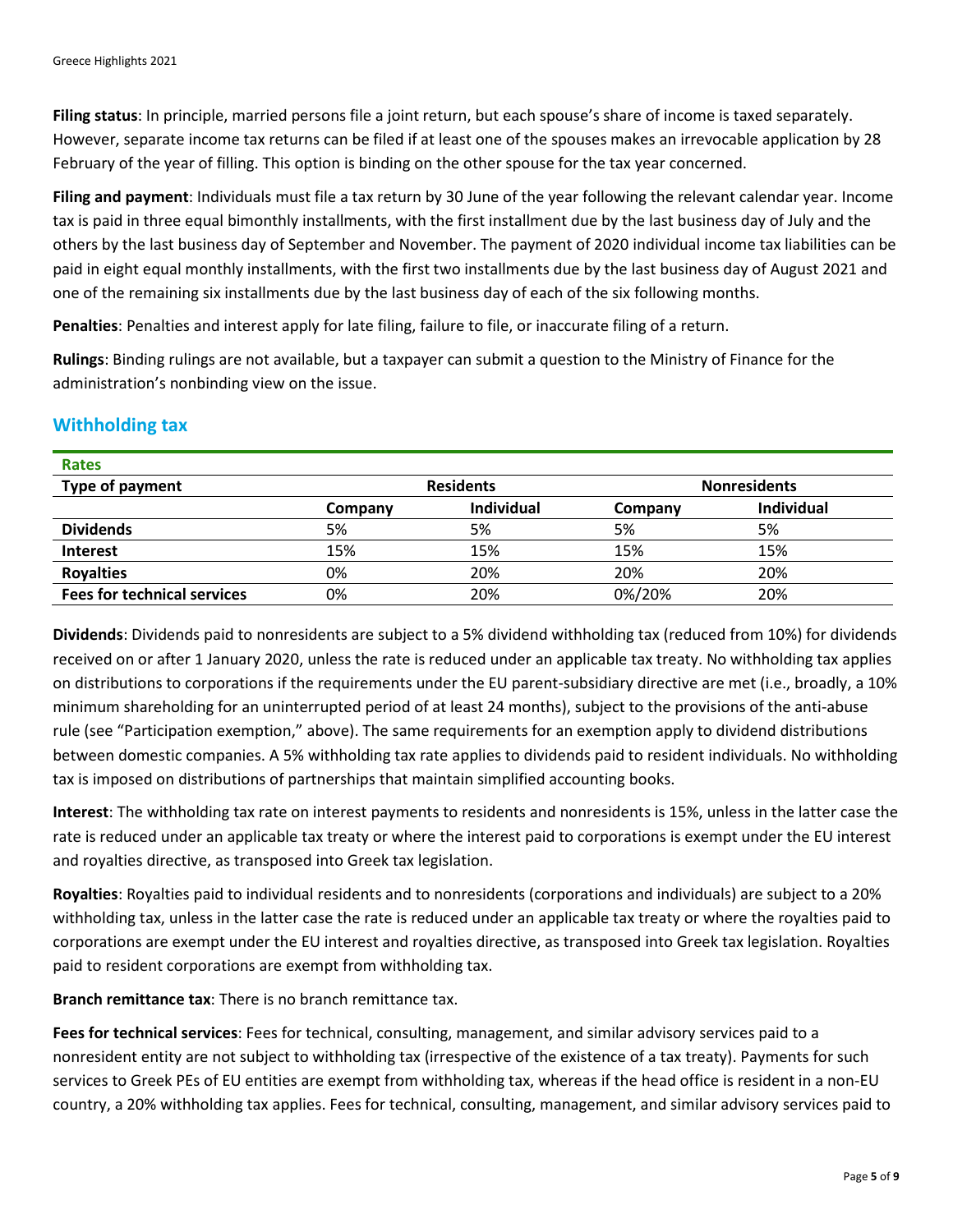individuals are subject to 20% withholding tax (subject to treaty relief in the case of nonresidents). Fees paid to resident entities are not subject to withholding tax.

**Other**: Fees for services relating to technical projects (e.g., construction/installation services, etc.) and paid to a resident or nonresident entity are subject to 3% withholding tax, subject to relief under an applicable tax treaty in the latter case.

#### **Anti-avoidance rules**

**Transfer pricing**: Transactions between related parties (both domestic and foreign) must be carried out on arm's length terms. Greece allows the following transfer pricing methods: comparable uncontrolled price, cost plus, transactional net margin method, resale price, and profit split. Transfer pricing documentation must be prepared.

Country-by-country (CbC) reporting and/or notification obligations apply to certain multinational enterprise groups that have consolidated group revenue exceeding EUR 750 million in the fiscal year preceding the fiscal year to which the CbC report relates.

**Interest deduction limitations**: In line with the EU anti-tax avoidance directive (ATAD), which has been transposed into Greek tax legislation, the thin capitalization rules disallow a deduction for certain interest paid on all categories of debt. The restriction is based on net interest expense (interest payable less interest received). Generally, net interest expense exceeding EUR 3 million is deductible up to 30% of EBITDA after tax adjustments.

**Controlled foreign companies**: Greece has implemented CFC rules based on the ATAD. The CFC rules provide, broadly, that the undistributed passive income (e.g., dividends) from affiliates of a foreign subsidiary satisfying certain conditions will be attributed to and taxed in the hands of the Greek resident controlling shareholder (i.e., direct or indirect ownership exceeding 50%). The application of the CFC rules results in the taxation of "deemed" income as business profits. The CFC rules may not apply in cases where a CFC carries out substantial economic activities (as supported by personnel, equipment, assets, and facilities/premises) evidenced by relevant facts, except in cases where the CFC is tax resident in a country that is not a contracting party to the EEA Agreement.

**Hybrids**: In line with the provisions of the EU parent-subsidiary directive, Greek tax legislation provides rules for tackling hybrid mismatch issues. Specifically, inbound dividends at the level of a Greek parent entity may be tax exempt under the directive (as implemented in Greek tax legislation) but only to the extent that the relevant income is not treated as a taxdeductible expense (e.g., interest) at the level of the payer/subsidiary. Greece has recently implemented the ATAD antihybrid rules in their entirety, except for provisions referring to reverse hybrid mismatches. The provisions incorporate the relevant rules of the ATAD, which are largely inspired by action 2 (Neutralizing the Effects of Hybrid Mismatch Arrangements) of the OECD's base erosion and profit shifting (BEPS) project. The hybrid mismatch rules apply as from 1 January 2020.

**Economic substance requirements:** Although there are no specific rules governing economic substance requirements in Greek tax law, some guidance can be implied by reference to other provisions in the tax law, namely, the tax residency criteria and the CFC legislation. Both provide guidance for examining and interpreting substance requirements/criteria. For example, the place of effective management is considered to be the main criterion to determine the Greek tax residence status of a corporate entity and the CFC rules consider an activity to be a substantial economic activity (necessary for the CFC rules not to be invoked) if it is supported by personnel, equipment, assets, and facilities/premises evidenced by the relevant facts and circumstances.

**Disclosure requirements**: Filing and publication of annual financial statements are required.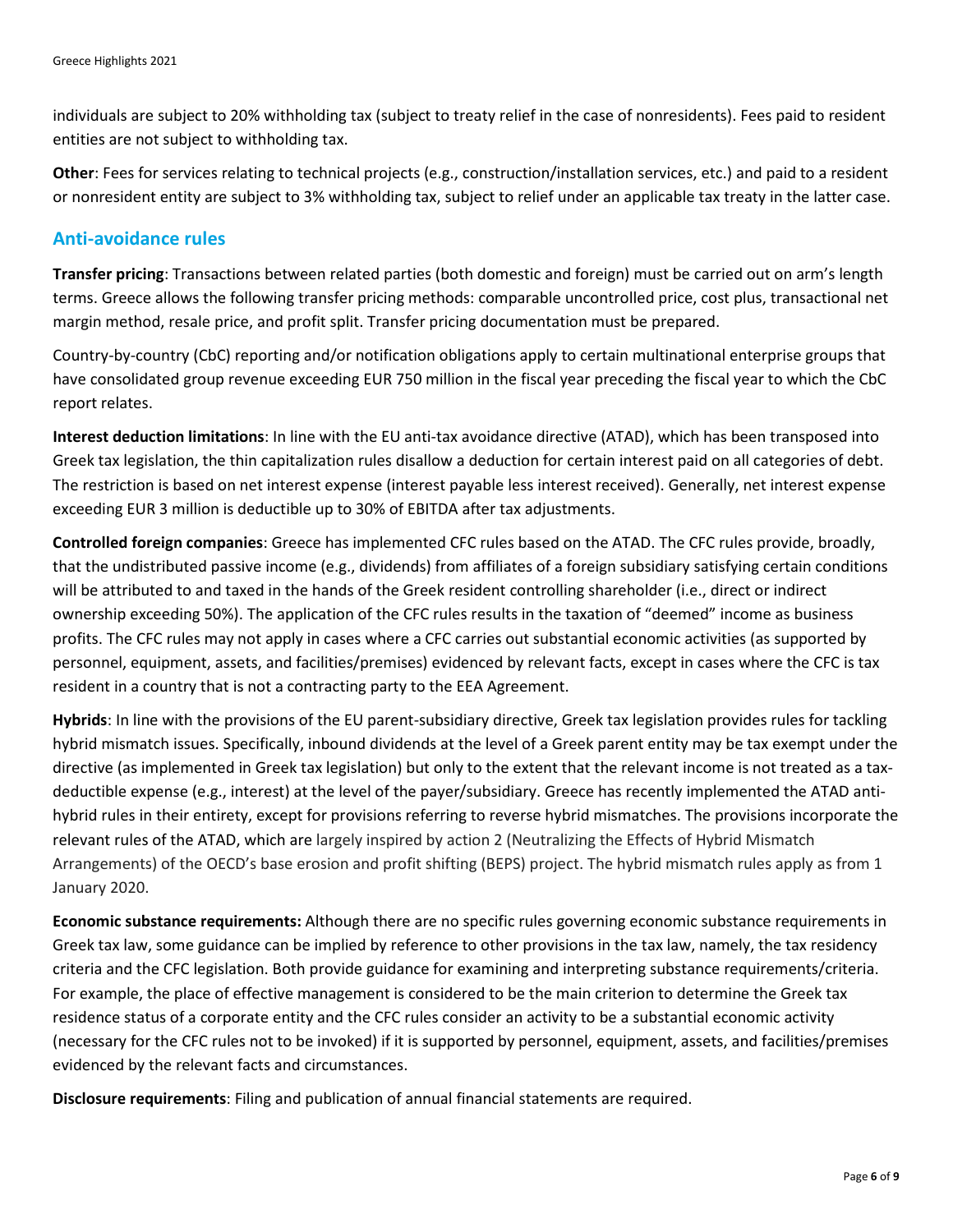**Exit tax**: Greece recently implemented exit tax rules under the ATAD that apply as from 1 January 2020. Exit tax applies to a transfer of assets from a head office to a PE or between PEs, as well as to transfers of business activity carried on by a PE in Greece, in another EU member state or in a third country to the extent that Greece no longer has the right to tax the transferred assets as a result of the transfer. It also applies, in principle, when a taxpayer transfers its tax residence to another EU member state or to a third country. These provisions do not apply to individuals. The relevant taxable basis is the market value of the assets transferred, minus their value for tax purposes at the time of exit. Furthermore, the tax is calculated by applying the corporate income tax rate applicable for the tax year of the exit.

**General anti-avoidance rule**: Under the general anti-avoidance rule, the tax authorities may disregard any non-genuine arrangement or series of arrangements whose purpose is to evade taxation and lead to a tax advantage. An arrangement is considered non-genuine if it is not put in place for valid commercial reasons that reflect economic reality. The rules reflect the relevant provisions of the ATAD, which have been implemented into Greek tax legislation.

**Other**: Transactions with persons located in "black-listed" offshore and beneficial tax regimes are subject to antiavoidance provisions that could result in the disallowance of expenses for tax purposes. Moreover, anti-abuse rules regarding the application of the participation exemption regime (see "Participation exemption," above) and business transformations have been enacted.

# **Value added tax**

| <b>Rates</b>         |        |
|----------------------|--------|
| <b>Standard rate</b> | 24%    |
| <b>Reduced rate</b>  | 6%/13% |

**Taxable transactions**: VAT is imposed on the sale of goods, the provision of services, and the supply of new buildings when Greece is the place of taxation, in accordance with the place of supply rules. VAT also is due on intracommunity acquisitions or imports of goods from non-EU countries, and on the receipt of services from EU or non-EU-based suppliers.

**Rates**: The standard VAT rate is 24%, the reduced rate is 13%, and the super-reduced rate is 6%. Specific supplies are exempt, with or without the right to deduct input VAT.

**Registration**: Nonresidents making taxable supplies of goods or services in Greece are required to register for VAT purposes. A registration threshold of EUR 10,000 applies for Greek residents and a EUR 35,000 threshold applies for nonresidents carrying out distance sales.

**Filing and payment**: VAT returns are due on a quarterly or monthly basis, depending on the type of books kept by the VAT payer. The VAT payment may not necessarily follow the filing of the VAT return. In cases where the amount of VAT due does not exceed EUR 30, the liability is transferred to the next tax period; if the amount due exceeds EUR 100, it may be paid in two equal consecutive monthly installments, without any additional charges. The amount of the first installment must be paid by the last business day of the month in which the VAT return was submitted, and the second by the last business day of the next month.

A statistical declaration (Intrastat) and EC sales/acquisitions lists must be submitted on a monthly basis if intracommunity transactions take place.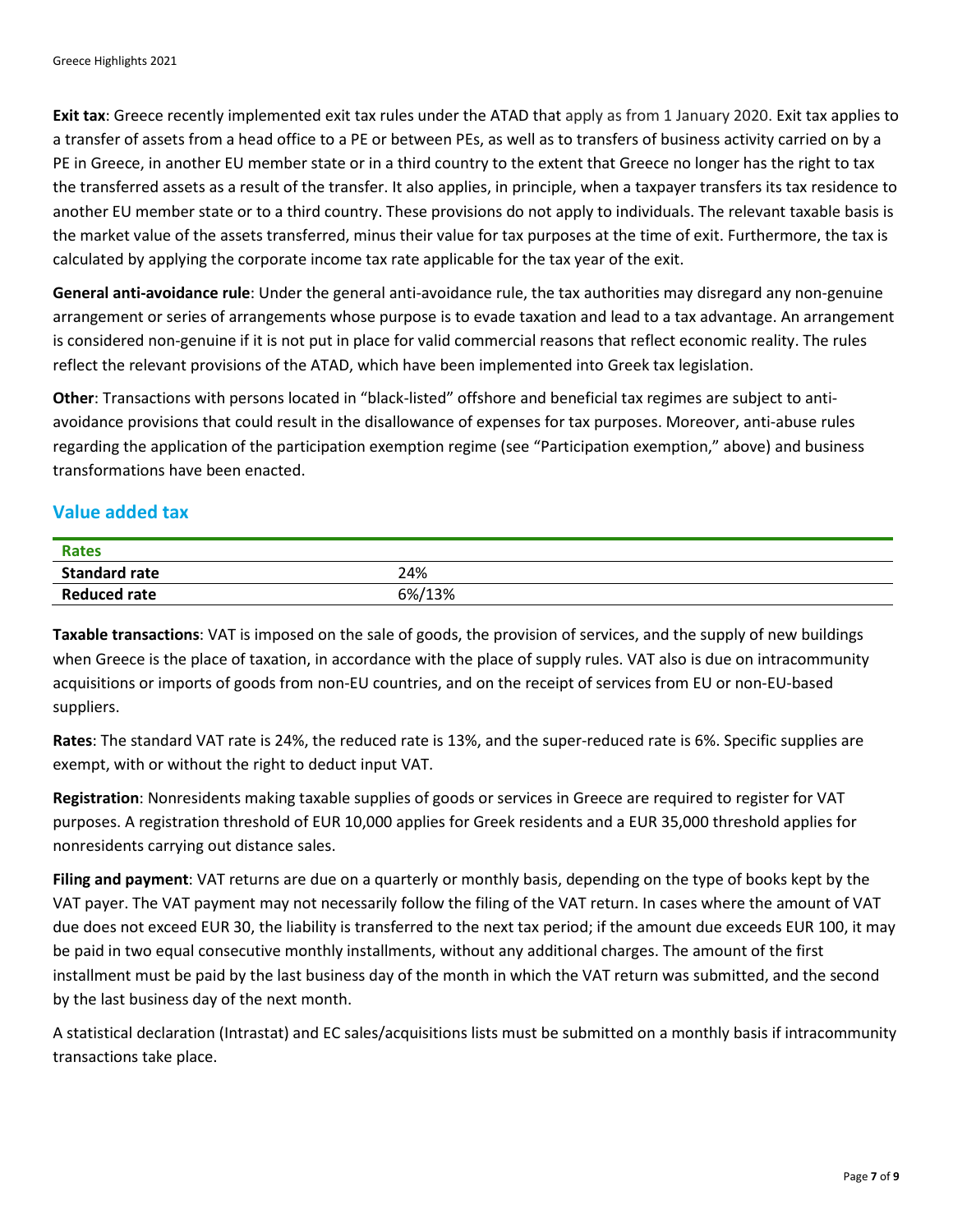#### **Other taxes on corporations and individuals**

Unless otherwise stated, the taxes in this section apply both to companies and individuals and are imposed at the national level.

**Social security contributions**: The employer must contribute approximately 24.81% of the employee's gross salary to the social insurance fund. The majority of salaried employees must contribute approximately 15.75% to the fund.

As from 1 June 2020, the social security contribution rates for full-time salaried employees have been reduced by 0.9% (a 0.48-percentage point and a 0.42-percentage point reduction in the employer and employee contribution, respectively). Therefore, as from 1 June 2020, the employer must contribute approximately 24.33% to the fund, while the full-time salaried employee must contribute approximately 15.33%.

**Payroll tax**: Employers are required to operate under a Pay-As-You-Earn system (PAYE), according to which withholding tax is imposed on salary payments to employees.

**Capital duty**: A 1% capital duty is payable on share capital increases. The issuance of share capital upon the formation of a company is exempt from capital duty, as is capital invested exclusively in R&D activities. A 0.1% surcharge for the benefit of the competition committee applies on the contribution of capital to an SA (whether upon formation or an increase).

**Real property tax**: Real estate ownership tax is imposed annually on property located in Greece. The tax consists of two elements: the main tax and an additional tax. The main tax is calculated according to the size, location, zone price, surface, age, use, and other characteristics of the property. For companies, the additional tax is calculated at a rate of 0.55% on the total tax value of all of the company's property. Property occupied by the company is subject to a 0.1% additional tax. For individuals, the additional tax is calculated on the total tax value of all the taxpayer's property if the total value exceeds EUR 250,000. The additional tax rate ranges from 0.15% to 1.15%, depending on the value of the property.

For companies, there also is an annual special tax of 15% of the tax value of property, subject to certain exemptions. The tax normally is not payable if the company discloses its shareholders up to the level of the individual or a qualifying investment firm/fund.

A special real estate duty is payable to the municipal authorities, at rates ranging from 0.025% to 0.035%.

**Transfer tax**: Real estate transfer tax (RETT) is imposed on the value of transferred property at a flat rate of 3.09% (including the municipality surcharge). RETT is not imposed if VAT is due on the purchase of new buildings.

**Stamp duty**: Stamp duty may be imposed on certain transactions. Stamp duty of 1.2%, 2.4%, or 3.6% applies, depending on the transaction. The usual rate for transactions between individuals is 3.6%.

**Net wealth/worth tax**: Greece does not have a net wealth tax or a net worth tax.

**Inheritance/estate tax**: For close relatives, inheritance tax at rates ranging from 1% to 10% is imposed on the "tax value" of real estate after the deduction of a tax-free amount, which varies depending on the taxpayer's relationship with the deceased. For other heirs, the applicable rates range from 0% to 40%.

**Other**: Special tax regimes apply to shipping companies, coordination centers, real estate investment companies, and mutual funds.